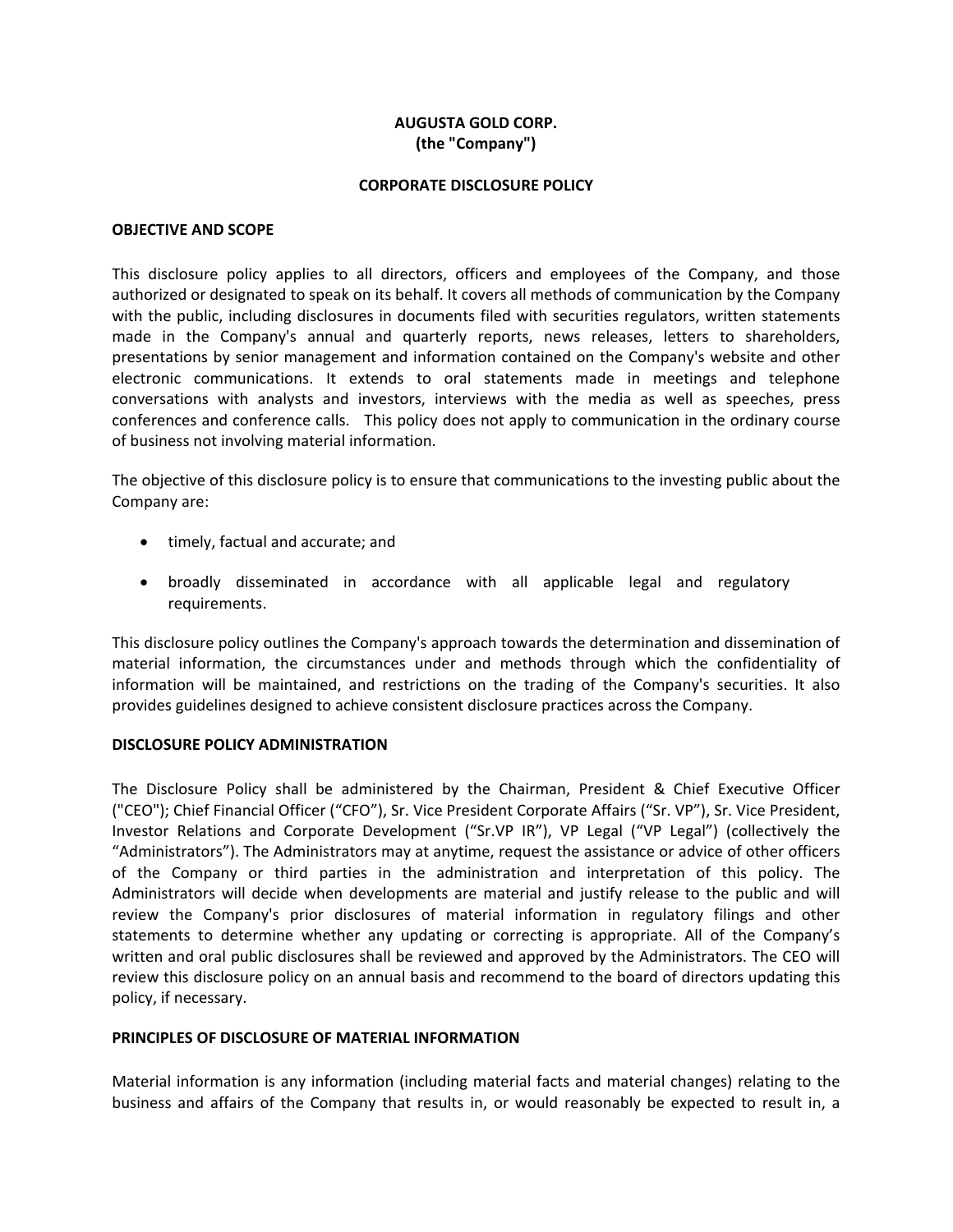significant change in the market price or value of the Company's securities or that would reasonably be expected to have a significant influence on a reasonable investor's investment decisions.

In complying with the requirement to disclose all material information under applicable laws and stock exchange rules in a timely manner, the Company will adhere to the following basic disclosure principles:

- 1. Subject to the terms of this policy, material information will be publicly disclosed via news release.
- 2. In certain circumstances, the CEO may determine that such disclosure would be detrimental to the Company's interests (for example if release of the information would prejudice negotiations in a corporate transaction), in which case the information will be kept confidential until the CEO determines it is appropriate to publicly disclose or that the Company has a legal obligation to do so. In certain circumstances, the CEO may cause a confidential material change report to be filed with the applicable securities regulators, and will periodically (at least every 10 days) review its decision to keep the information confidential (also see 'Rumours').
- 3. Disclosure must be factual and non‐speculative and must include any information the omission of which would make the rest of the disclosure misleading (half-truths are misleading).
- 4. Unfavourable material information must be disclosed as promptly and completely as favourable information.
- 5. No selective disclosure. Previously undisclosed material information must not be disclosed to selected individuals (for example, in an interview with an analyst or in a telephone conversation with an investor). If previously undisclosed material information has been inadvertently disclosed, such information must be broadly disclosed immediately via news release. In certain circumstances, applicable securities laws allow for selective disclosure where doing so is in the "necessary course of business". Selective disclosure of material information under this exception should generally be reviewed and confirmed with the Company's counsel.
- 6. Disclosure on the Company's website alone does not constitute adequate disclosure of material information.
- 7. Disclosure must be corrected immediately if the Company subsequently learns that earlier disclosure by the Company contained a material error at the time it was given.

### **TRADING RESTRICTIONS AND BLACKOUT PERIODS**

Insiders and employees with knowledge of confidential material information about the Company or counter‐parties in negotiations of potentially material transactions are prohibited from trading securities of the Company or any counter-party until the information has been fully disclosed and a reasonable period has passed for the information to be widely disseminated.

Insiders are personally responsible for filing accurate and timely insider trading reports.

Quarterly trading blackout periods may apply to all employees during periods when financial statements are being prepared but results have not yet been publicly disclosed. The need for and the length of a quarterly trading blackout will be determined based on whatever new material information is disseminated.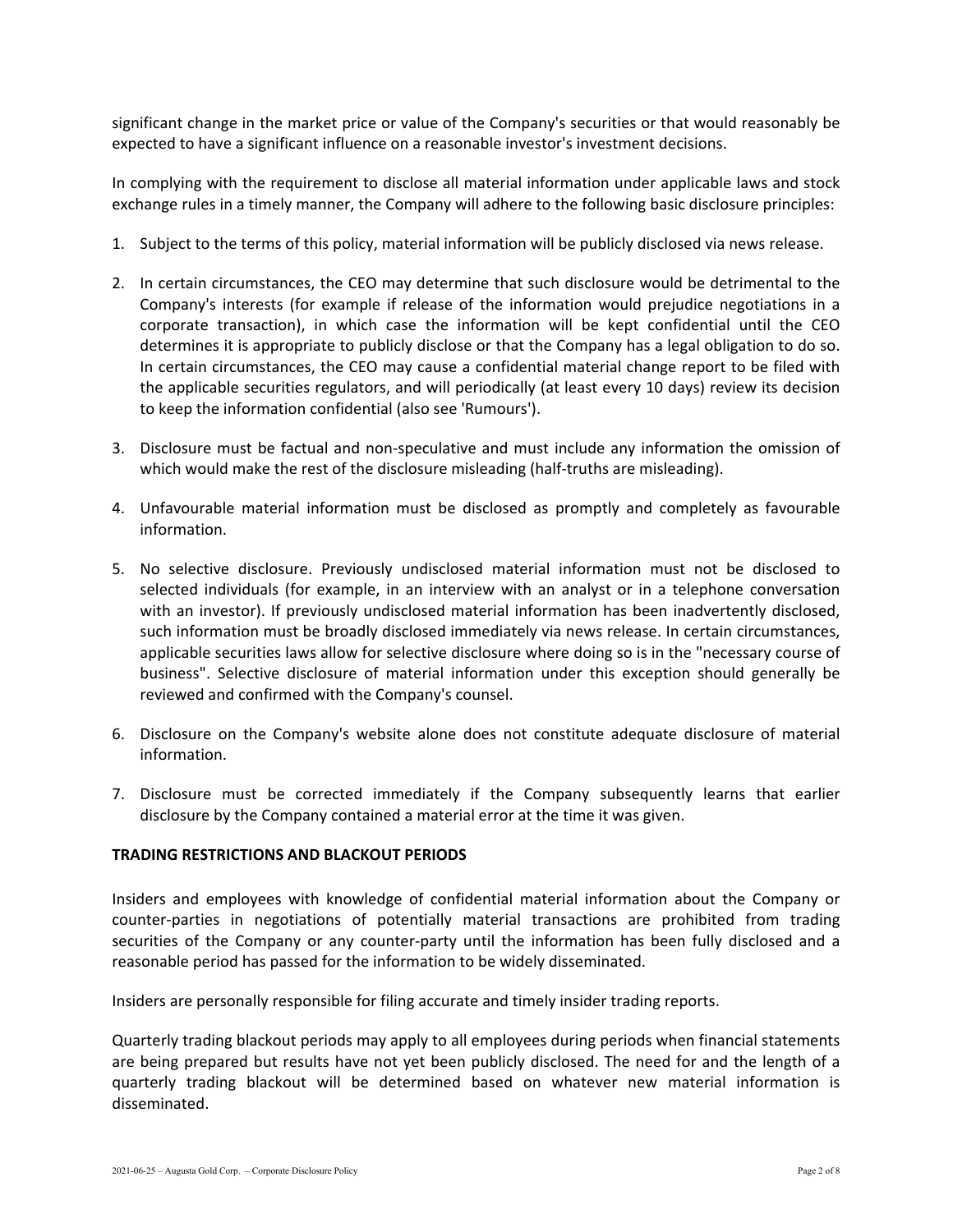Blackout periods may be prescribed from time to time by the Administrators as a result of special circumstances relating to the Company when insiders would be precluded from trading in its securities. All parties with knowledge of such special circumstances should be covered by the blackout. These parties may include external advisors such as legal counsel, investment bankers, investor relations consultants and other professional advisors, and counter‐parties in negotiations of material potential transactions.

In addition, directors, officers and other employees of the Company are prohibited from engaging in hedging or monetization transactions, including, for greater certainty, purchasing financial instruments such as variable forward contracts, equity swaps, collars, or units of exchange funds, that are designed to hedge or offset a decrease in market value of the Company's securities granted as compensation or held, directly or indirectly, by such director, officer or employee. These types of transactions may permit continued ownership of our securities obtained through the Company's Stock Option Plan or otherwise without the full risks and rewards of ownership. When that occurs, a person entering into this type of transaction may no longer have the same objectives as our other shareholders.

To protect the reputation of the Company and avoid the appearance of impropriety, all directors, officers and other insiders are required to pre‐clear all proposed trades in the Company's securities (including the exercise of stock options) with the CEO and another designated officer of the Company.

## **MAINTAINING CONFIDENTIALITY**

Any director, officer or employee privy to confidential corporate information is prohibited from communicating such information to anyone else, unless it is necessary to do so in the course of business. Efforts will be made to limit access to such confidential information to only those who need to know the information.

Outside parties privy to undisclosed material information concerning the Company will be told that they must not divulge such information to anyone else, and that they may not trade in the Company's securities until the information is publicly disclosed. Such outside parties may be requested to confirm their commitment to non‐disclosure under a written confidentiality agreement of the Company as and when determined by the Company.

In order to prevent the misuse or inadvertent disclosure of material information, the procedures set forth below should be observed at all times:

- 1. Documents and files containing confidential information should be kept in a safe place to which access is restricted to individuals who need to know that information in the necessary course of business and code names should be used if necessary.
- 2. The utmost caution must be adhered to when confidential matters are being discussed in places where the discussion may be overheard, such as elevators, hallways, restaurants, airplanes or taxis.
- 3. Confidential matters should not be discussed on wireless telephones or other wireless devices unless such devices are secure.
- 4. Confidential documents should not be displayed in public places and should not be discarded where others can retrieve them and if discarded should be shredded or otherwise destroyed.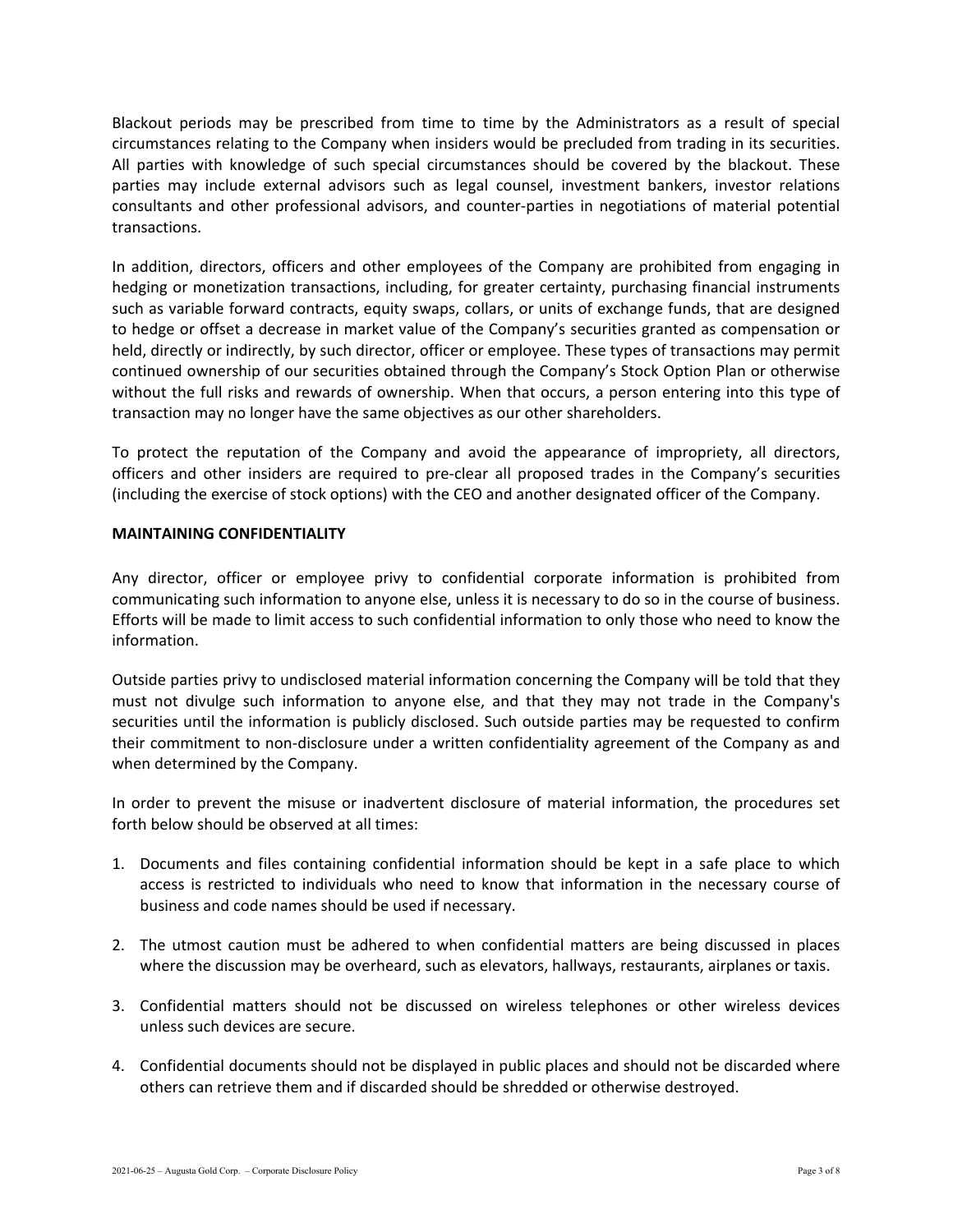- 5. Directors, officers and employees must ensure they maintain the confidentiality of information in their possession outside of the Company's office as well as inside the office.
- 6. Transmission of documents by electronic means, such as by fax or directly from one computer to another, should be made only where it is reasonable to believe that the transmission can be made and received under secure conditions.
- 7. Unnecessary copying of confidential documents should be avoided and documents containing confidential information should be promptly removed from conference rooms and work areas after meetings have concluded. Extra copies of confidential documents should be shredded or otherwise destroyed. Unnecessary printing of confidential documents should be avoided and documents containing confidential information should be promptly removed from printers. Caution should be adhered to when printing on shared printers or printers in open office space.
- 8. Access to confidential electronic data should be restricted through the use of passwords.

## **AUTHORIZED SPOKESPERSONS**

The Company designates a limited number of spokespersons responsible for communication with the investment community, regulators or the media. The Chairman, CEO and the Sr. VP IR will be the primary and official spokespersons for the Company. The CEO may, from time to time, designate others within the Company to speak on behalf of the Company or to respond to specific inquiries. There could be blanket delegation on routine matters.

Directors, officers or employees who have not been designated by the CEO must **not** respond under any circumstances to inquiries from the investment community, the media or others. All such inquiries should be referred to the CEO or his designate.

### **NEWS RELEASES AND FILINGS**

Once the CEO or the Administrators determine that a development is material and must be disclosed, she or one of the Administrators will authorize the issuance of a news release. Should a material statement inadvertently be made on a selective basis, the Company will immediately issue a news release in order to fully disclose that information.

If the stock exchange (the "Exchange") on which the Company's shares trade is open for trading at the time of a proposed announcement, prior notice (at least thirty (30) minutes) of a news release announcing material information must be provided to the market surveillance department to enable a trading halt, if deemed necessary by the Exchange or the Company. If a news release announcing material information is issued outside of trading hours, market surveillance should be notified before the market opens.

Annual and interim financial results will be filed on SEDAR and EDGAR immediately following board approval of the financial statements.

News releases will be filed on SEDAR and EDGAR and concurrently disseminated through an approved news wire service that provides simultaneous national and/or international distribution and posted on the Company's website immediately after release over the news wire. The website shall include a notice that advises the reader that the information posted was accurate at the time of posting, but may be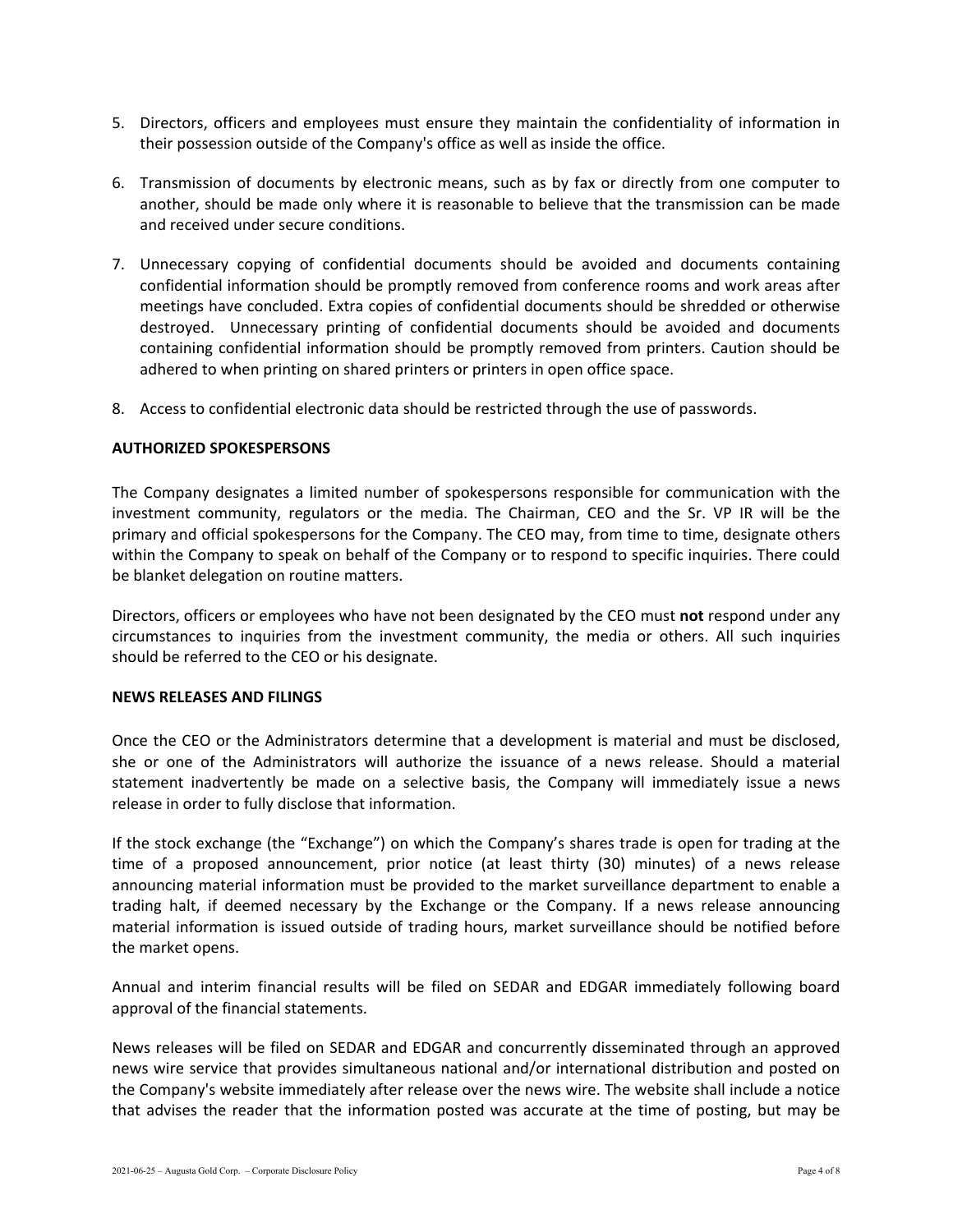superseded by subsequent news releases. Where necessary, the Company will file a material change report with securities regulators.

## **CONFERENCE CALLS**

Conference calls and/or webcasts may be held for quarterly earnings and major corporate developments, whereby discussion of key aspects is accessible simultaneously to all interested parties, some as participants by telephone and others in a listen-only mode by telephone or via a webcast over the Internet. Any such call and/or webcast will be preceded by a news release containing all relevant material information. At the beginning of the call and/or webcast, a Company spokesperson must provide appropriate cautionary language with respect to any future oriented information.

The Company will provide advance notice of the conference call and webcast by issuing a news release announcing the date and time and providing information on how interested parties may access the call and/or webcast. In addition, the Company may send invitations to analysts, institutional investors, the media and others invited to participate. An audio recording of the conference call and/or an archived audio webcast on the Internet will be made available following the call for a minimum of 30 days, for anyone interested in listening to a replay.

A copy, detailed records and/or transcripts of any conference call and webcast will be maintained by the Company. If during the conference call or webcast, there is inadvertent selective disclosure of previously undisclosed material information, the Company will immediately disclose such information broadly via news release.

### **RUMOURS**

The Company does not comment, affirmatively or negatively, on rumours. This also applies to rumours on the Internet. The Company's authorized spokespersons or designates will respond consistently to those rumours, saying, **"It is our policy not to comment on market rumours or speculation."** Should the Exchange request that the Company make a definitive statement in response to a market rumour that is causing significant volatility in the stock, the Administrators will consider the matter and decide whether to make a policy exception.

If material undisclosed information of the Company appears to be affecting trading activity in the Company's securities, the Administrators will consider taking immediate steps to issue a public announcement by news release of the information. This may also include contacting the Exchange and asking that trading be halted pending the issuance of a news release. If no material undisclosed information appears to be causing the volatility in the stock, the Company may choose to issue a public announcement stating that it is not aware of any material undisclosed information that could affect trading activity.

### **CONTACTS WITH ANALYSTS, INVESTORS AND THE MEDIA**

Disclosure in individual or group meetings does not constitute adequate disclosure of information that is considered material non‐public information. If the Company intends to announce material information at an analyst or shareholder meeting or a press conference or conference call, the announcement must be preceded by a news release.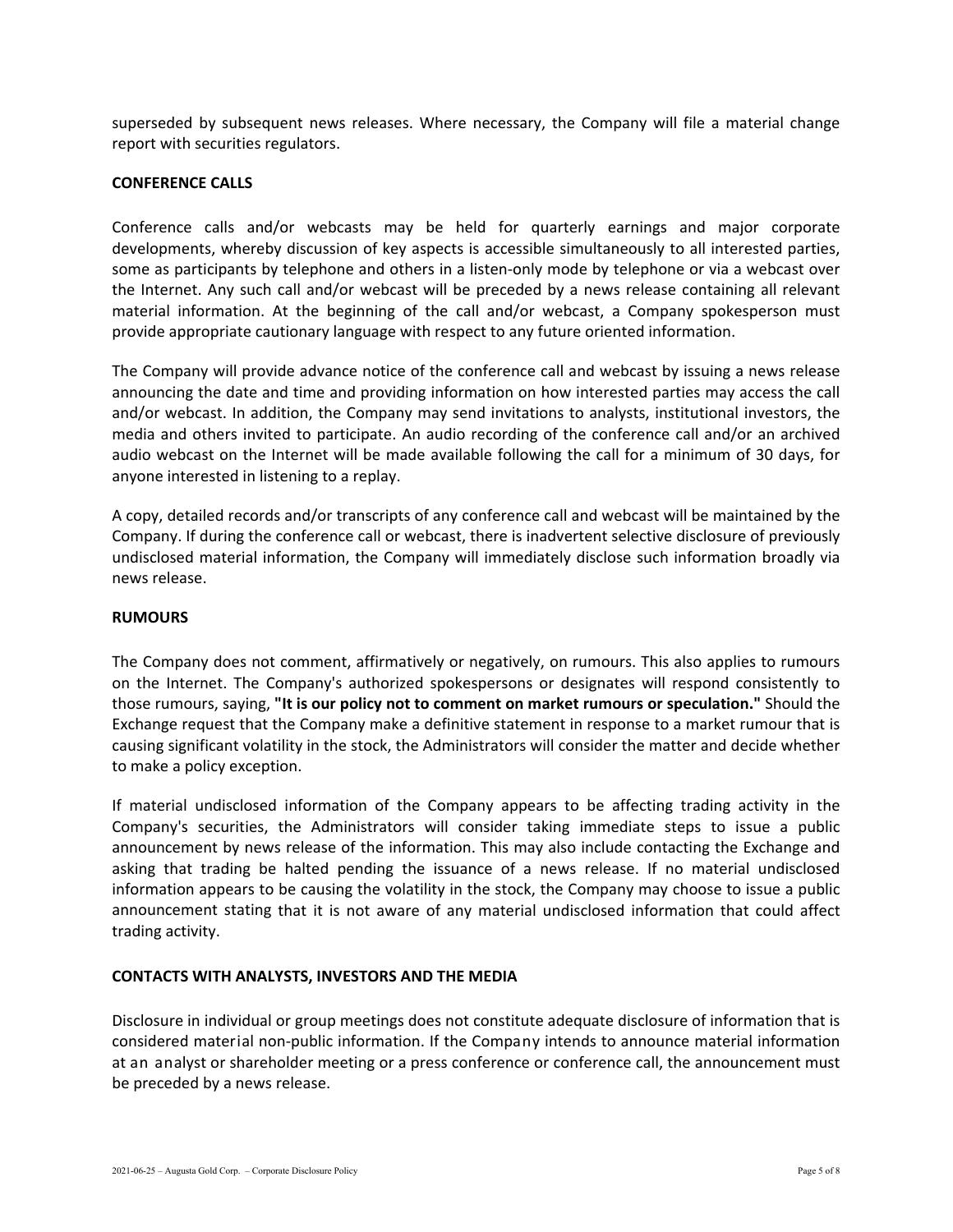The Company recognizes that meetings with analysts, institutional investors and other market professionals are an important element of the Company's investor relations program. The Company will meet with analysts, institutional investors and other market professionals on an individual or small group basis as needed and will initiate contact or respond to their calls in a timely, consistent and accurate fashion in accordance with this disclosure policy.

A debriefing among some or all of the Company participants will be held after individual or group meetings and if such debriefing uncovers inadvertent selective disclosure of previously undisclosed material information, the Company will immediately disclose such information broadly via news release.

## **REVIEWING ANALYST DRAFT REPORTS**

It is the Company's policy to review, upon request, analysts draft research reports. It is imperative that the control of the process be centralized through the CEO. The Company will review the report for the purpose of pointing out errors in fact based on publicly disclosed historical information. The Company will not confirm, or attempt to influence, an analyst's opinions or conclusions and will not express comfort with the analysts report or earnings estimates.

### **DISTRIBUTING ANALYST REPORTS**

Analyst reports are proprietary products of the analyst's firm. Re‐circulating a report by an analyst may be viewed as an endorsement by the Company of the report. For these reasons, the Company will not provide analyst reports through any means to persons outside of the Company, including posting such information or links to such information on its website. The Company may post on its website a complete list, regardless of the recommendation, of all the investment firms and analysts who provide research coverage on the Company. If provided, such list will not include links to the analysts or any other third party websites or publications.

### **FORWARD‐LOOKING INFORMATION**

Any forward‐looking information ("FLI") which constitutes material information will be disclosed by the Company broadly via press release pursuant to this disclosure policy. This includes FLI in the MD&A of annual audited and interim (quarterly) financial statements and any material FLI which the Company discloses at any other time for any reason.

The Company will describe all material facts or assumptions used in the preparation of the FLI. Any FLI disclosed will be identified as "forward‐looking information" and accompanied with a cautionary statement warning of the inherent risks and uncertainties that may cause actual results to differ materially or if applicable that the information is stated as of a current date and is subject to change after that date and the Company does not undertake to update any forward‐looking statement(s) that is contained in that particular document or other communication.

### **MANAGING EXPECTATIONS**

The Company will try to ensure, through its regular public dissemination of quantitative and qualitative information, that analysts' estimates are in line with the Company's own expectations. The Company will not confirm, or attempt to influence, an analyst's opinions or conclusions and will not express comfort with analysts' models and earnings estimates.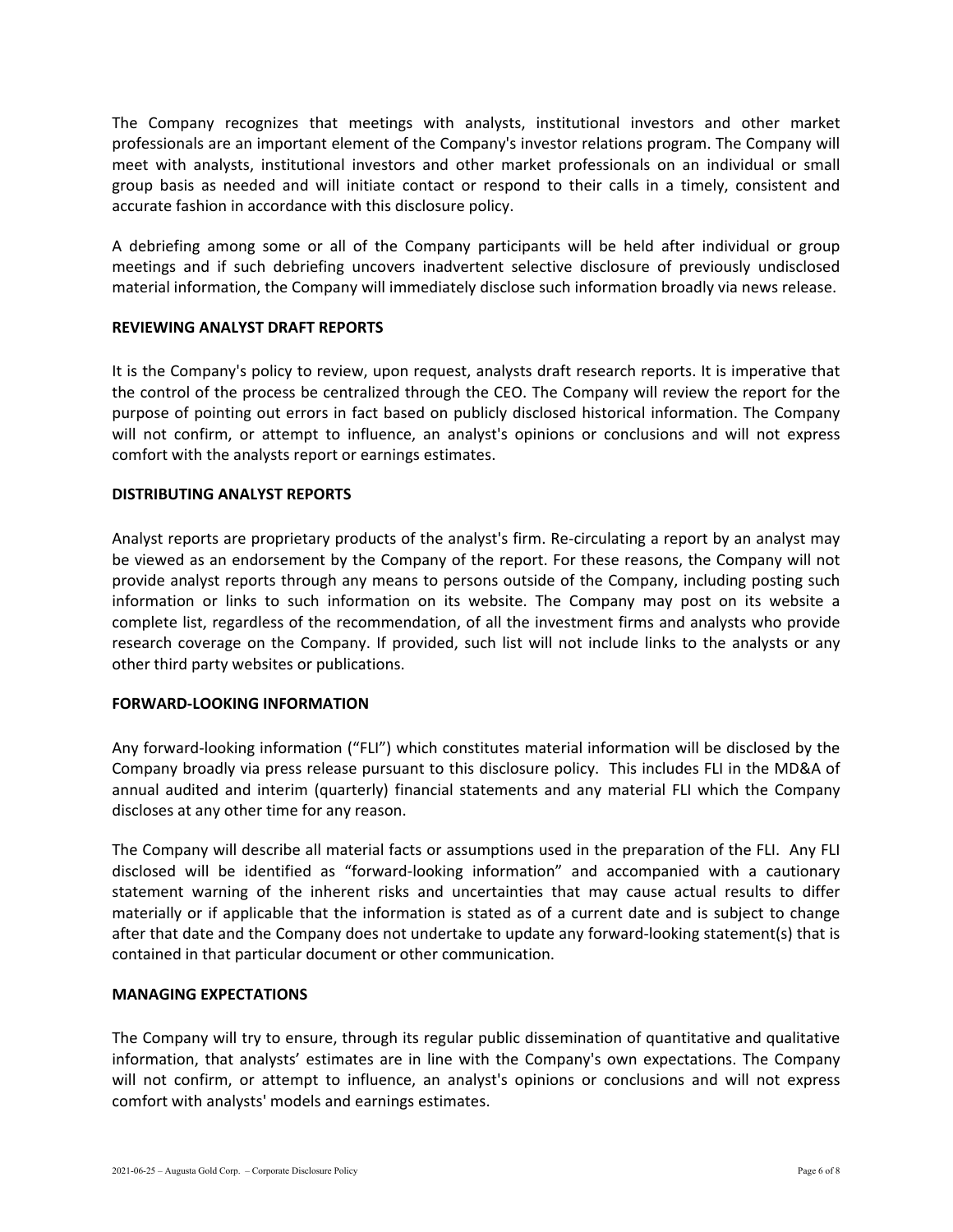### **RESPONSIBILITY FOR ELECTRONIC COMMUNICATIONS**

This disclosure policy also applies to electronic communications. Accordingly, directors, officers and employees responsible for written and oral public disclosures shall also be responsible for electronic communications.

The investor relations department is responsible for updating the investor relations section of the Company's website and is responsible for monitoring all Company information placed on the website to ensure that at the time it was placed on the website it is accurate, up-to-date and in compliance with this disclosure policy.

The investor relations department must ensure that all links from the Company's website to a third party website are pre‐approved by the Administrators. Any such links will include a notice that advises the reader that he or she is leaving the Company's website and that the Company is not responsible for the contents of the other site. The Company's website shall contain an investor relations section. Documents of interest to investors that are available in paper copy may be made available on the website. These may include the annual report, quarterly reports, news releases, and management proxy circular. The investor relations department is responsible for ensuring that the information in the investor relations section of the website is up‐to‐date and accurate. News releases will be added to the website as soon as possible after they are released to the wire service. Other documents and presentations may be placed on the website as soon as possible after they are available.

Disclosure on the Company's website alone does not constitute adequate disclosure of information that is considered material non‐public information. Any disclosures of material information on the Company's website will be preceded by the issuance of a news release.

The investor relations department is responsible for maintaining the Company's Social Media presence. Social Media includes Facebook, Instagram, Twitter and Linkedin. Notwithstanding the foregoing, Social Media is a technology that changes frequently and as such, all present and future forms of collaborative, online communications are within the scope of the Disclosure Policy.

Dissemination of corporate information through Social Media cannot be used until the information has been disclosed through the issuance of a news release. Disclosure of information through Social Media must be complete and include all material facts so as not to be misleading. Care must be taken to ensure that a communicated excerpt is not misleading when read on its own.

The investor relations department will also ensure that electronic inquiries are responded to. Only public information or information which could otherwise be disclosed in accordance with this disclosure policy will be utilized in responding to electronic inquiries. The investor relations department will maintain a written record of such inquiries and responses.

In order to ensure that no material undisclosed information is inadvertently disclosed, directors, officers and employees are prohibited from participating in Internet chat rooms, bulletin boards, email or newsgroup discussions on matters pertaining to the Company's activities or its securities. Directors, officers or employees who encounter such a discussion pertaining to the Company should advise the CFO immediately, so the discussion may be monitored.